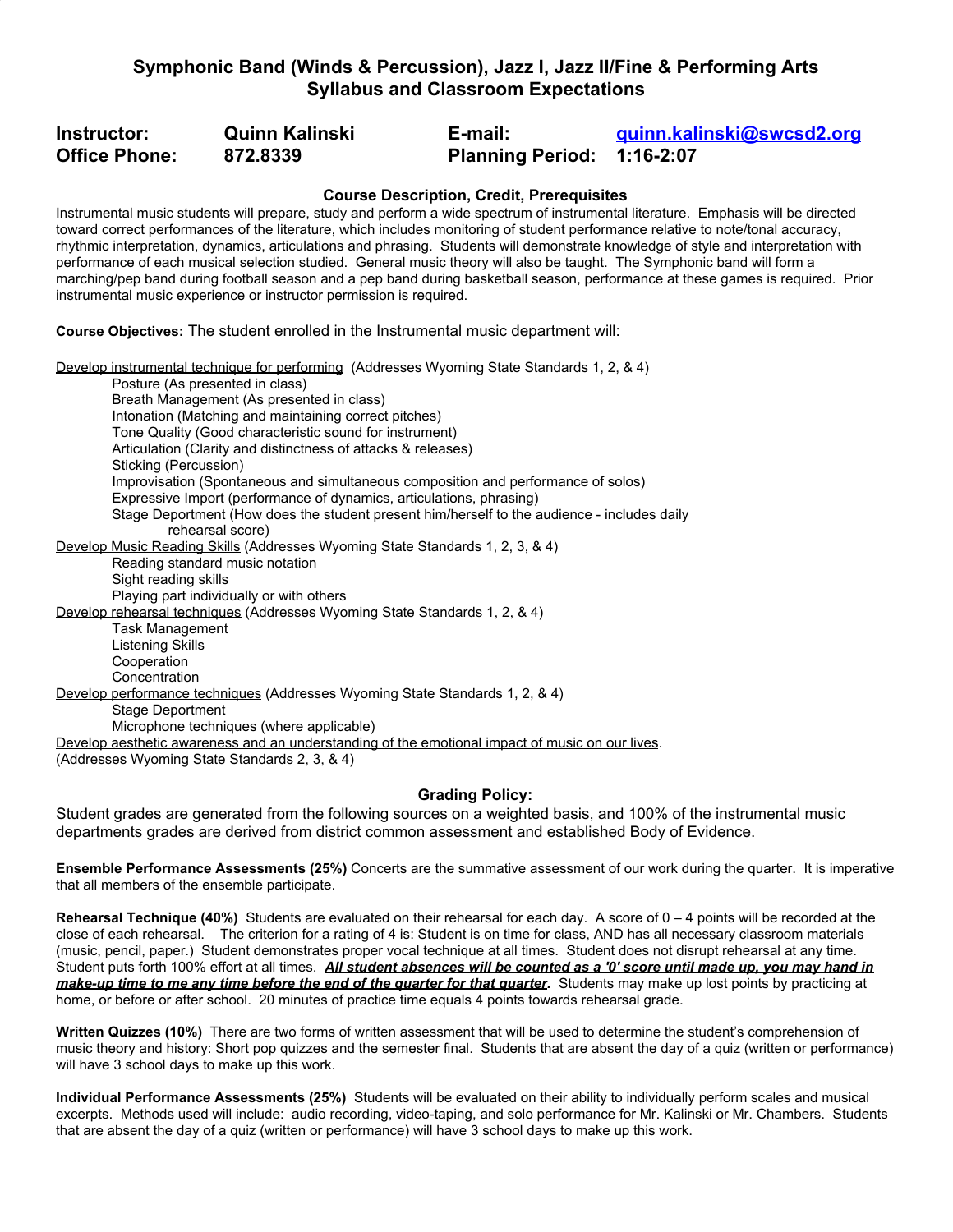### **Method of assessing the standards**

Students will be assessed by self-evaluation, teacher evaluation, written assessments, performance practice, and performances (classroom and public).

# **Classroom Policies and Procedures**

Academic Dishonesty: If you are caught cheating on a test/assessment the first result will result in failure of that test as well as a meeting with Mr. Kalinski and a phone call home to parents. If you are caught cheating again it will result in failure of the course. **Attendance:** If you are in school you should be here during the designated period. Students are excused by Mr. Kalinski and should remain in their seats until excused.

**Tardies:** Students are expected to be in the classroom preparing their instrument or in their seat before the tardy bell rings. (In the classroom means that you are preparing your instrument for rehearsal, not in the entry way or just coming in the door.) If you are late to class you need to bring a pass from the attendance office, enter class in the least distracting manner possible, prepare your instrument, sit at the end of your section and join in the rehearsal.

**Substitute Teachers:** Students are expected to treat substitutes with the same (or more) respect than is afforded me when I am in the classroom.

**Media Playing Devices:** These are only acceptable on days that will be announced by Mr. Kalinski.

**Preparation:** To fully participate in class students need to have their instrument, music, pencils, mouthpieces, and any other equipment that is required to perform our music to the highest level possible at every meeting. Woodwinds: reeds, neck straps (saxes), etc. Brass: mutes, slide grease, valve oil, etc. Percussionists: sticks, etc. **I do not keep a stock of reeds or valve oil. You are expected to have your own, and for reed players more than one good reed.** In the event that a student does not have the proper equipment to participate in class, points will be taken away from their performance practice grade, and they will be assigned a duty in the band room.

**Food:** Food is not to be eaten and gum should not be chewed in the band room. Water is permitted.

**Classroom:** The classroom is our "home", you are expected to clean up after yourself. Before you leave chairs should be in neat arcs, stands should be on chairs, percussion should be orderly, no music should be left on stands, no trash on the floor, and instruments should be in lockers.

#### **Discipline:**

1 st Verbal warning

 $2<sup>nd</sup>$ Verbal warning, movement within section, brief meeting after class, and call to parent(s)/guardian(s)

3 rd Sent to administrator's office

Offences past a third offence will be taken up in a meeting with the parent(s)/guardian(s), student, administrator, and Mr. Kalinski.

# **Marching Band/Pep Band**

Attendance is required for all marching and pep band performances as they are graded events. Absences must be prearranged. Those students participating in conflicting school activities will be excused from these performances. Kickoff for football games is set at 7:00, we need to be lining up in the front parking lot of LMS at 6:25**.**